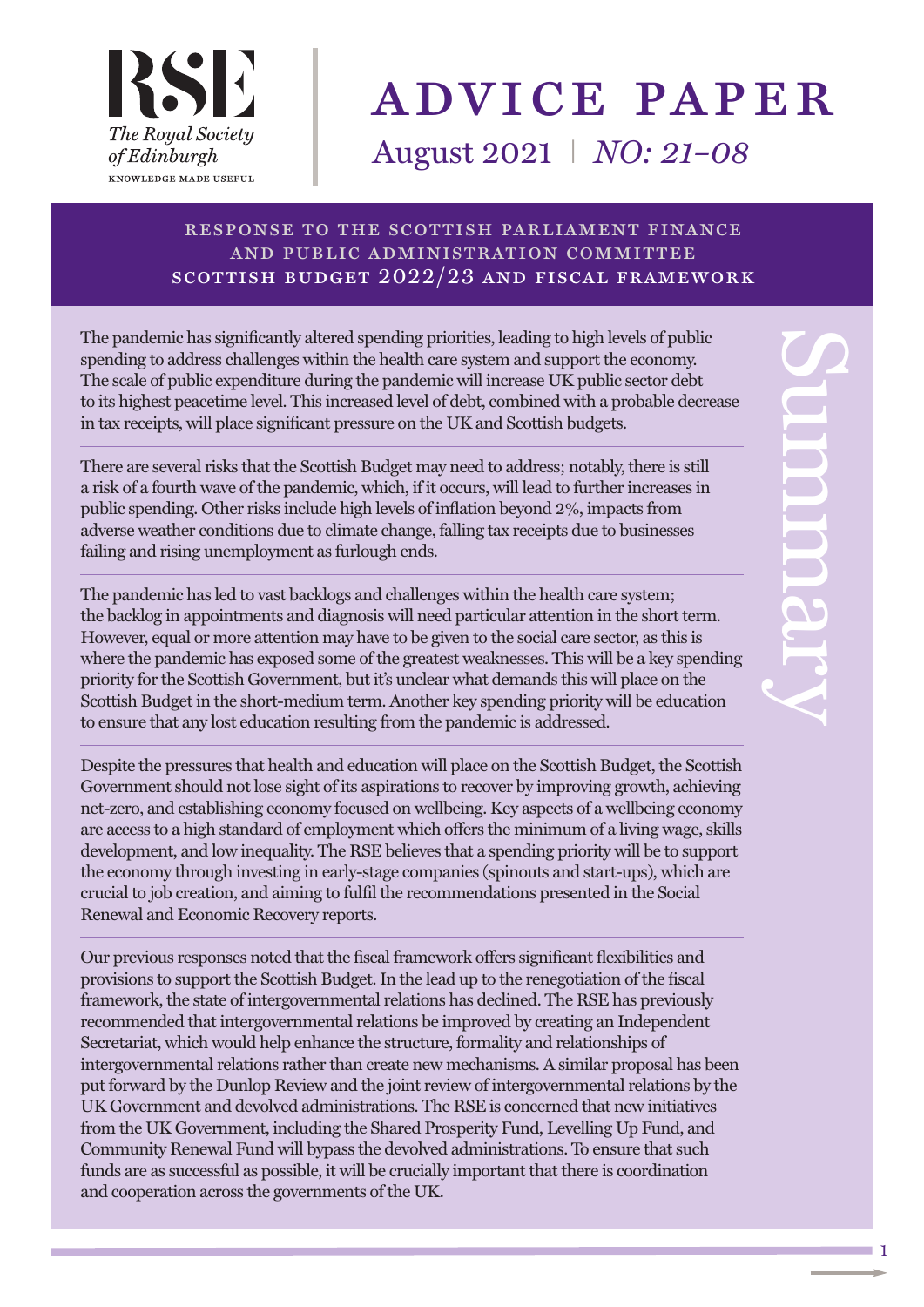### **Introduction**

- **1** The Royal Society of Edinburgh (RSE), Scotland's National Academy, welcomes the opportunity to respond to the Scottish Parliament Finance and Public Administration Committee inquiry on the Scottish Budget 2022/23. We enjoyed a strong working relationship with the previous Scottish Parliament Finance and Constitution Committee and look forward to working with the newly formed committee for the 2021-26 parliamentary term.
- **2** As Scotland's National Academy, the RSE has consistently provided comment and advice on Scottish public finances and constitutional affairs. Our work includes responses to the former Scottish Parliament Finance and Constitution Committee last year on the impact of the Covid-19 pandemic on the Scottish Budget and the fiscal framework. **1,2** Additionally, the RSE has provided advice and comment on constitutional affairs to the UK Government**3** and committees within the House of Commons**4** and House of Lords;**5** these responses will be of interest to this committee.
- **3** This response was facilitated through an RSE working group, which included members of our Economy and Enterprise Committee**6** and RSE Fellows with expertise in economics, finance, and constitutional affairs. In responding to the inquiry, we have addressed our comments under the following main headings: *The Impact of Covid on the Budget and Future Challenges, Spending Priorities and Revenue Raising, and Fiscal Framework and Intergovernmental Relations.*

#### **General Comments**

**College** 

**4** The pandemic has created significant uncertainty, and there is a lack of data around key statistics, making it difficult to respond directly to the questions in the inquiry. At the time of writing, we do not know the timing of the UK Spending Review or the Scottish Budget or the prevailing circumstances at the time of these announcements. For example, a fourth coronavirus wave would likely keep public spending high, but if cases continue to decline, the Chancellor may have more latitude to contain public spending and hence reduce the rate of growth of borrowing. Furthermore, there is a lack of data around the impact of Covid-19 on tax revenues, business growth, and the labour market. While there is some information on the immediate impact, there is a lack of clarity on key statistics, including the level of business debt and the ability to pay it back, which may affect public finances.

**5** Before the pandemic, an asymmetric tax system was established as Scotland and Wales had specific arrangements on fiscal policy resulting from different political experiences and spending priorities. This means that an increase in spending within England has different consequences for the devolved administrations via the Barnett Formula. However, during the pandemic, with a public health and economic emergency, spending across England happened quickly to cope with pressures on the system and this spending was not passed on to the devolved administrations via the Barnett Formula. Funds were provided to the devolved administrations via a 'Barnett Guarantee', which ensured that principles of the Barnett Formula were preserved.

# **The Impact of Covid on the Budget** *Immediate Impact*

**6** In our previous response, **7** the RSE noted a problem with income tax estimations identified before the pandemic. Income tax revenue forecasts from the Scottish Fiscal Commission<sup>8</sup> were overly optimistic, as revealed in the UK Budget in 2019. However, the Scottish Government decided not to adjust the budget in 2019/20 but to carry forward adjustments to future budgets. Therefore, there remains a potential shortfall of around £500m, which will need to be accounted for in future budgets, and this will be on top of further public finance pressures resulting from the pandemic.

- **7** Royal Society of Edinburgh,(2020). 'Impact of COVID-19 on Public Finances and the Fiscal Framework'. URL: https://www.rse.org.uk/advice-papers/impact-of-covid-19-on-public-finances-and-the-fiscal-framework/
- **8** Scottish Fiscal Commission,(2020). 'Scotland's Economic and Fiscal Forecasts'. URL: fiscalcommission.scot/forecast/scotlands-economic-and-fiscal-forecasts-february-2020/

**<sup>1</sup>** Royal Society of Edinburgh,(2020). 'Impact of COVID-19 on Public Finances and the Fiscal Framework'. URL: https://www.rse.org.uk/advice-papers/impact-of-covid-19-on-public-finances-and-the-fiscal-framework/

**<sup>2</sup>** Royal Society of Edinburgh,(2020). 'Budget 2021/22: Supporting the COVID-19 Recovery – Scotland's Taxes and Fiscal Framework' URL:

https://www.rse.org.uk/advice-papers/budget-2021-22-supporting-the-covid-19-recovery-scotlands-taxes-and-fiscal-framework/

**<sup>3</sup>** Royal Society of Edinburgh,(2020). 'UK Internal Market'. URL: https://www.rse.org.uk/advice-papers/uk-internal-market/

**<sup>4</sup>** Royal Society of Edinburgh,(2020). 'Scotland and Coronavirus'. URL: https://www.rse.org.uk/advice-papers/coronavirus-and-scotland/

**<sup>5</sup>** Royal Society of Edinburgh, (2021). 'Future Governance of the UK'. URL: https://www.rse.org.uk/advice-papers/future-governance-of-the-uk/

**<sup>6</sup>** https://www.rse.org.uk/policy/standing-committees/economy-enterprise/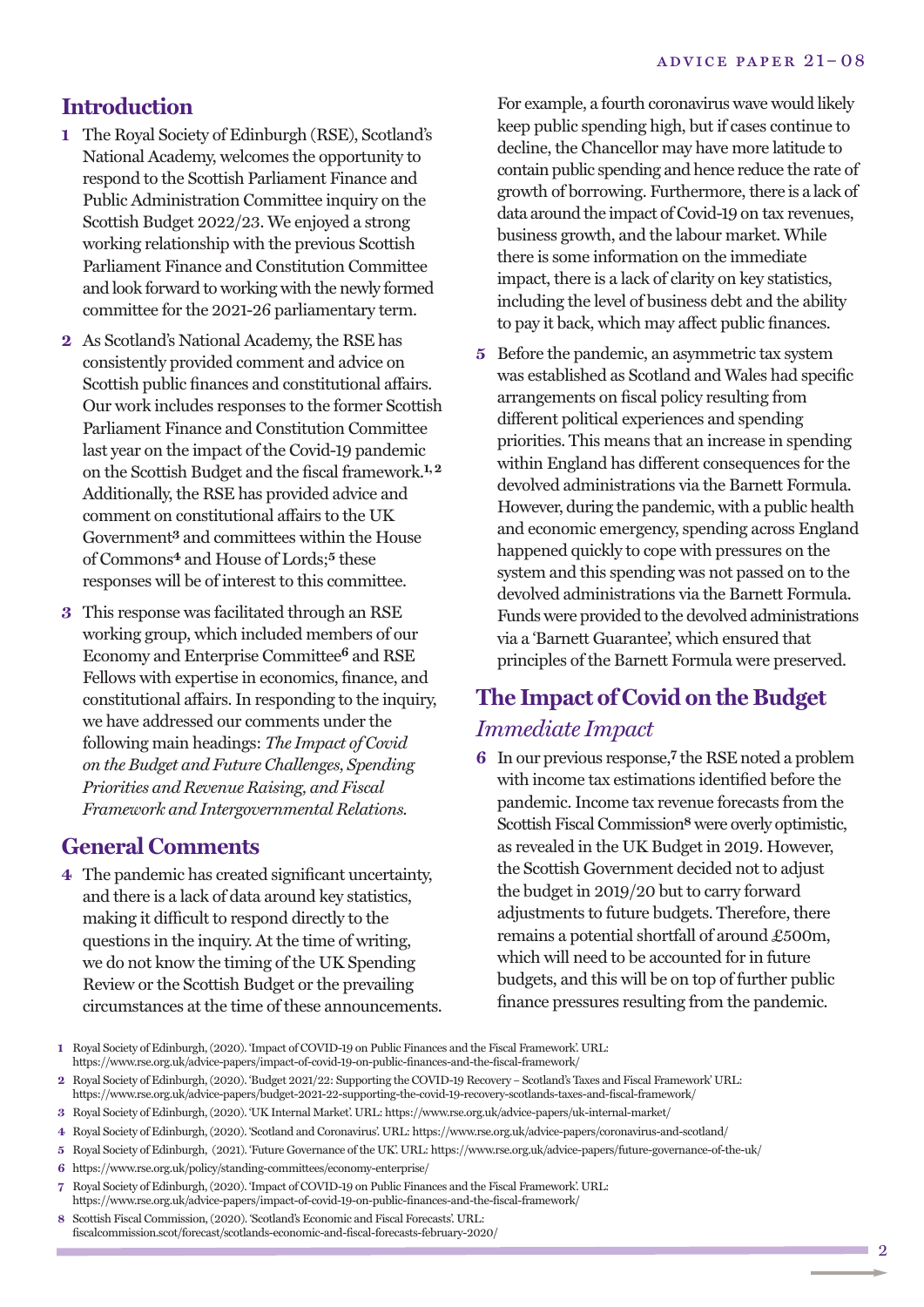- **7** Over the last year, governments have had to dramatically increase expenditure via borrowing in response to the pandemic. The scale of public expenditure during the pandemic will increase UK public sector debt to its highest peacetime level. This increased level of debt, combined with a probable decrease in tax receipts, will place significant pressure on the UK and Scottish budgets.
- **8** We understand that the Scottish Fiscal Commission is currently completing its forecast of tax revenues, and this may provide a clearer indication of some of the impacts of Covid-19 on the Scottish Budget.

#### *Current and Future Risks*

- **9** In the short to medium term, several risks may impact the Scottish budget, and the Scottish Government should plan to meet them.
- **10** Despite the success of the vaccine rollout across the UK, there is still a risk of a fourth wave of the pandemic, which, should it occur, will subsequently increase public spending. If there is a fourth wave, some restrictions are likely to return and continue into 2022. These will reduce the profitability of many businesses, which will be reflected in lower government revenues via income tax and business rates.
- **11** Furthermore, the Bank of England is forecasting that inflation will rise beyond the  $2\%$  target in  $2021$ .<sup>9</sup> The Scottish Government will have to consider the effects of rising wages and increased prices caused either by the pandemic and Brexit.
- **12** The impact of climate change means that the UK and Scotland will likely experience more adverse weather conditions in future, which could cause severe disruption. Building our resilience to adverse weather conditions and achieving net zero will take time; therefore, in the meantime, there may be impacts on the budget to respond to and repair damage from adverse weather. The risks of adverse weather conditions may add weight to the argument for having a longer time horizon on budgets rather than the current practice of a single year. The RSE has frequently supported the introduction of multi-year budgets, as the current process restricts longer-term prioritisation of expenditure.
- **13** Throughout the pandemic, significant public resources were used to support the private sector through business support loans and the job retention scheme. The business support loans have led to high levels of debt across the private sector, and as restrictions ease and the pandemic ends, there may be an expectation for this to be repaid sooner rather than later. However, it is uncertain how many businesses will be able to repay loans quickly or at all. Slow payback or writing off loans could impact public finances in two significant ways:
	- lack of repayment will lead to the government fronting the cost, although most of this cost will fall on the UK Government;
	- businesses with high debt levels will have reduced growth prospects, consequently impacting tax and business rate revenue. It is unclear on the level of private-sector debtin Scotland, how this differs from the rest of the UK and how it impacts public finances. The RSE believes that more research needs to be undertaken in this area to understand the potential impact on future budgets.
- **14** The job retention scheme has been crucial in supporting businesses and the workforce through the pandemic. It still supports many workers and businesses that cannot operate at full capacity due to ongoing restrictions. With the scheme expected to end in September, there is a risk that those still furloughed could lose their jobs. This would result in a rise in unemployment, increasing the need for higher public spending and reducing tax revenues. However, there are reported labour shortages in some sectors, including transport and logistics, hospitality, manufacturing and construction. There is a challenge for the Scottish Government to manage labour shortages and unemployment, particularly where skills (and expectations) are not matched with the available jobs. The Scottish Government working with businesses and training providers, should provide more reskilling and upskilling opportunities to support people to smoothly transition from a declining sector to a growing one.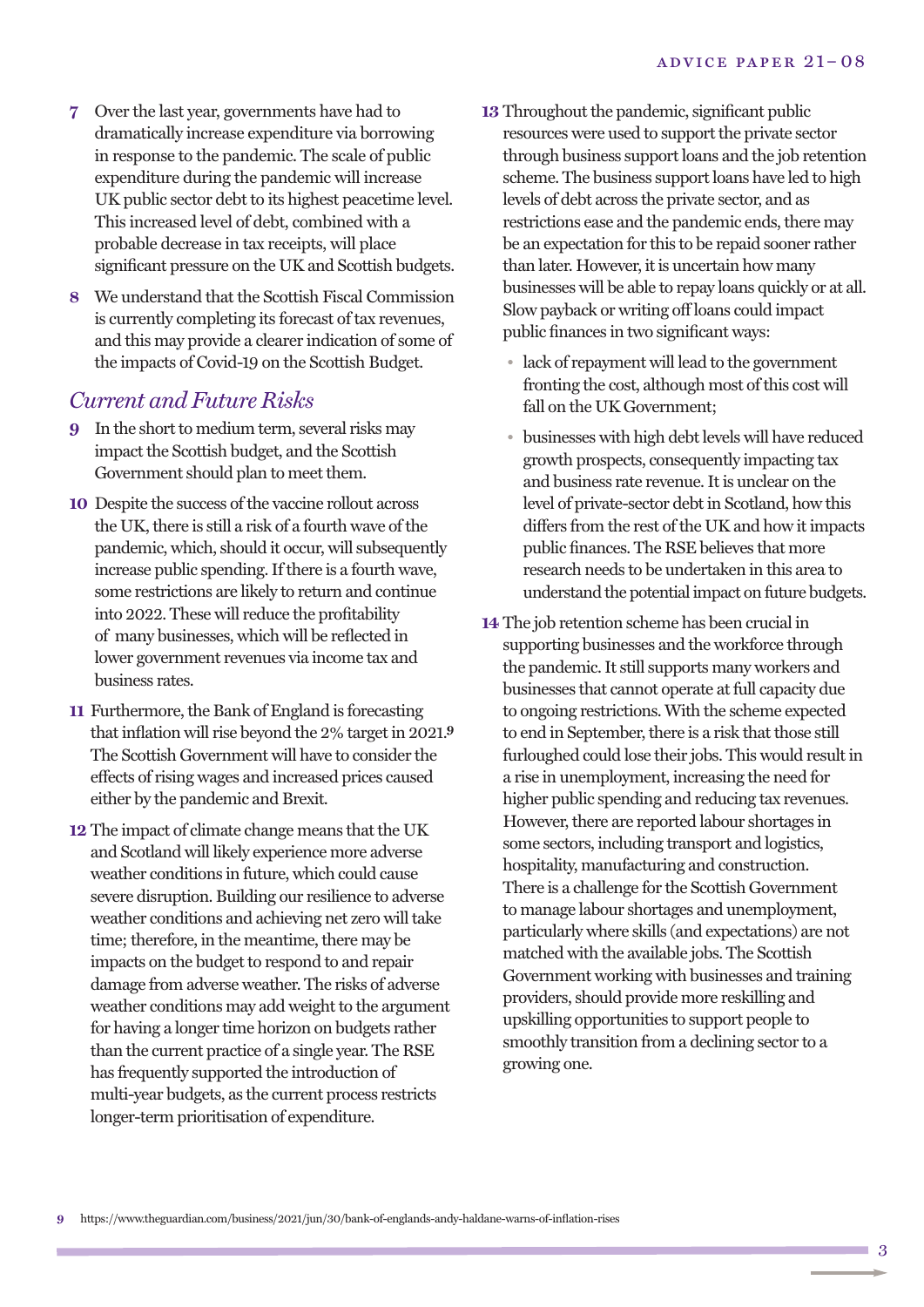# **Spending Priorities and Revenue Raising**

#### *Current Circumstances and Challenges*

- **15** Since the beginning of the pandemic, government spending priorities have been focused on supporting the health service and economy. While it is uncertain if there will be a fourth wave of the pandemic, health will likely be the biggest spending priority in the immediate future. At the same time, spending in the economy will be repurposed to focus on recovery.
- **16** The pandemic has created several backlogs in areas of the public sector which will need to be addressed and present a challenge to the 2022/23 Scottish budget. Notably, there are significant backlogs and challenges in health and social care across the UK and Scotland. The backlog in appointments and diagnosis will need particular attention in the short term. However, equal or more attention may have to be given to the social care sector, as this is where the pandemic has exposed the greatest weaknesses. The Scottish Government has made clear its intention to integrate social care into the health system through establishing a National Care Service and has recently launched a consultation on this. However, it is currently unclear how much this will demand from the Scottish Budget in the short-medium term. The underlying issue within the care sector is resourcing and attracting suitably skilled people to meet the steadily growing demand for care, which will require additional resources, potentially in the order of billions, direct from the Scottish Government, from fees paid directly by users, or through insurance. Within its pre-budget scrutiny, the Committee should examine the potential costs of social care to the Scottish Budget in the short term and medium-long term.
- **17** The pandemic has significantly impacted the education sector, with learners missing out on lessons and face-to-face contact with teachers and peers. Alternative assessment models have to be implemented to assess learners' performance. There is a risk that learners may not have acquired the knowledge and skills they would otherwise

have gained pre-pandemic. There will be an urgent need to ensure that every learner has the opportunity to access the education they need. This may mean significantly higher spending on education and training than would otherwise be the case. Through its Education Committee, **10** the RSE will continue to engage on the Scottish Government's education recovery plans, including reform of Education Scotland and SQA, and implementation of the OECD's recommendations on Curriculum for Excellence.

## *Future Spending Priorities and Objectives*

- **18** Considering the above comments, the RSE would assume that there are significant constraints placed on future Scottish budgets due to the impact of the pandemic; and this will restrict the ability of the Scottish Government to manoeuvre to support areas the economy which are critical to growth and wellbeing.
- **19** Despite the pressures that health and education will place on the Scottish Budget, the Scottish Government should not lose sight of its aspirations to recover by improving growth and establishing an economy focused on wellbeing. The OECD defines a wellbeing economy as the *'capacity to create a virtuous circle in which citizens' well-being drives economic prosperity, stability and resilience, and vice-versa, that those good macroeconomic outcomes allow to sustain well-being investments over time.'* There is a need for greater research around what a wellbeing economy in Scotland would look like and the key factors to wellbeing.
- **20** The RSE believes that a key aspect of a wellbeing economy is high employment levels in jobs that offer a living wage or higher coupled with opportunities for personal and skills development. Research has shown that early-stage companies (start-ups and spinouts) are more likely to create new jobs than larger, well-established companies. On average, young firms account for about 20% of employment across OECD countries but create almost half of the new jobs. **11** Therefore, given the importance of job creation to recovery and wellbeing, a spending priority could be to invest in innovation and commercialisation.

**<sup>10</sup>** https://www.rse.org.uk/policy/standing-committees/education-committee/

**<sup>11</sup>** OECD,(2020). 'DynEmp: Measuring job creation by start-ups and young firms'. URL: https://www.oecd.org/industry/dynemp.htm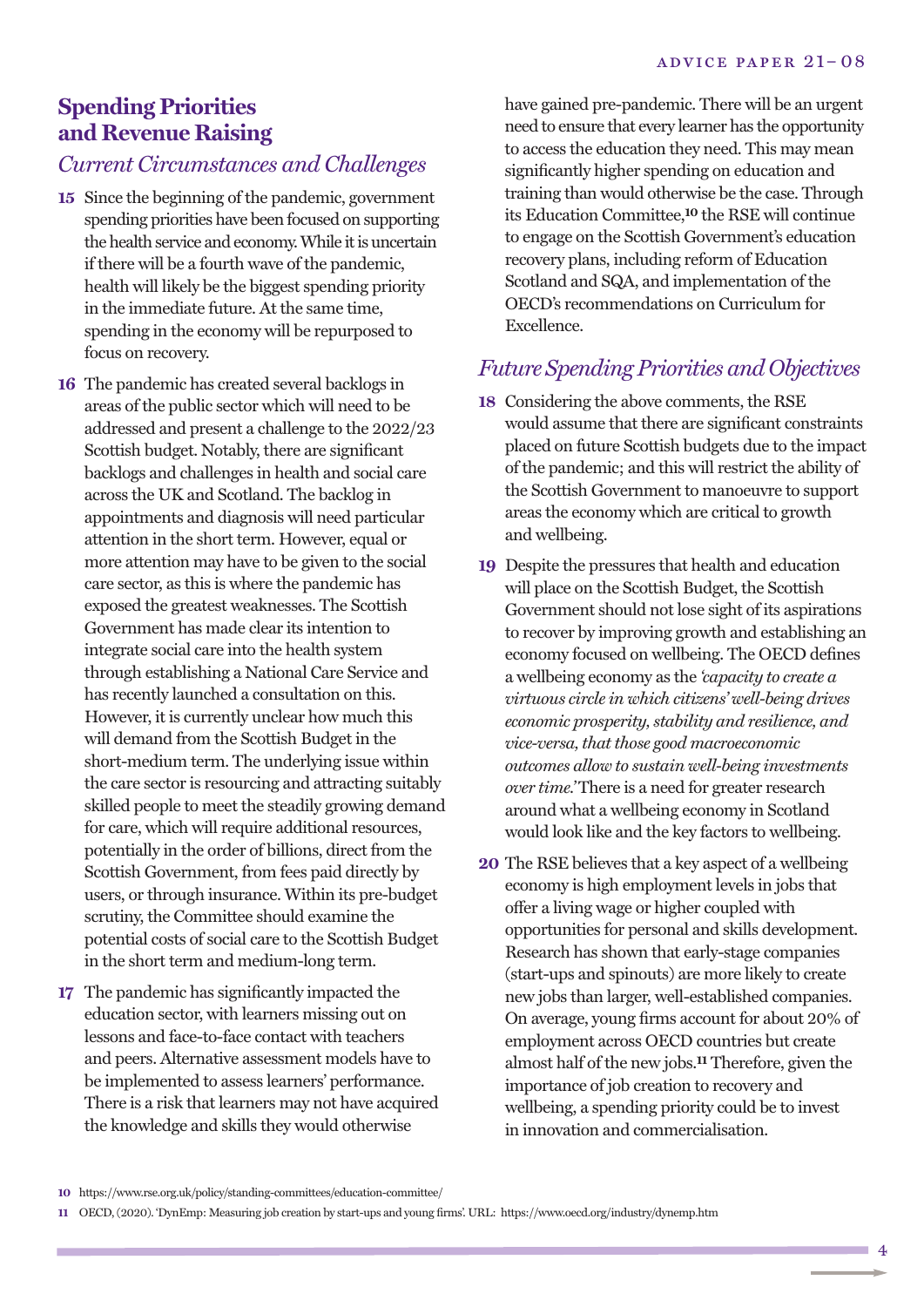- **21** We note that the Scottish Government has changed its approach to funding enterprise via the development of the Scottish National Investment Bank (the Bank). Given that the Bank will focus on providing large funds to businesses and projects, and the enterprise agencies will provide smaller-scale funding, there is a risk of a funding gap within the investment ecosystem between larger and smaller-scale funding that may need to be addressed. The RSE supported the development of the Bank, emphasising that there must be a coherent approach set out in a strategy to support the entire enterprise and innovation ecosystem. The strategy should seek to address any funding gaps in the market from the enterprise agencies to the Bank.
- **22** Within a coherent strategy, the Bank will have a strong role in economic recovery by focusing on high-level and large-scale investments based on the mission-oriented approach. Focusing on the big challenges such as net-zero, demographics and public health can help crowd investment in these areas and create a supply chain of new companies in Scotland.
- **23** The impact of the pandemic will have been felt differently across the regions of Scotland; for instance, those areas with a higher number of businesses involved in or connected to hospitality and tourism may have been disproportionately impacted compared to other regions. City regions will also be impacted differently, with Glasgow's economy shrinking more than Edinburgh's. **12** Therefore, tailored spending may need to be targeted in different areas across different regions. However, a lack of data on regional economies across Scotland may mean there is a lack of understanding of regional markets and where investment should be targeted. The RSE believes there is a need for a coherent regional policy across Scotland and the UK, which targets investment, and we expand on this in paragraph 32.
- **24** The pandemic has highlighted and exacerbated inequalities within our society. Reports from advisory groups for the Scottish Government, including the Social Renewal Advisory Board and the Advisory Group for Economic Recovery, recommended that the Scottish Government

prioritise policies to reduce inequality. These reports have 20 and 25 recommendations, respectively, ranging from introducing Universal Basic Income to developing a Scottish jobs guarantee. It is assumed that these reports will influence the spending priorities of the Scottish Government. However, given that there are limited resources, a review of the allocation of spending and redistribution of resources may be necessary to fulfil the recommendations of these reports.

**25** The RSE fully recognises the difficult decisions the Scottish Government will need to make to address competing demands on limited resources. As we have set out above, health and education will require significant resources to address healthcare backlogs and ensure learners can access the education they need.This severely limits the Scottish Government's ability to manoeuvre and spend significant resources in other policy areas. If policies are to achieve public support, the Scottish Government needs to be transparent about how and why they are deciding spending priorities.

#### *Taxation and Revenue Raising*

- **26** Due to the pressures on the Scottish and UK finances and the need for additional spending to fuel the recovery, governments may need to consider tax rises or new taxes. It has been reported that the UK Government may be considering a rise in National Insurance, and the Scottish Government will need to consider how it reacts to this. If, as suggested, it is used to increase spending on care for the elderly, the Barnett consequentials would deliver extra funding to Scotland.
- **27** Taxation will have a major impact on addressing the major challenges we face, such as climate change, demands on public health and the need to address structural inequalities. Governments may seek to raise taxes to raise revenue and use them to influence behaviour. The Scottish Government may need to choose how best to raise revenue whilst addressing key challenges, and certain taxes may be increased or new taxes introduced.

**12** Demos-PWC,(2021). 'Good Growth for Cities'. URL: https://www.pwc.co.uk/industries/government-public-sector/good-growth.html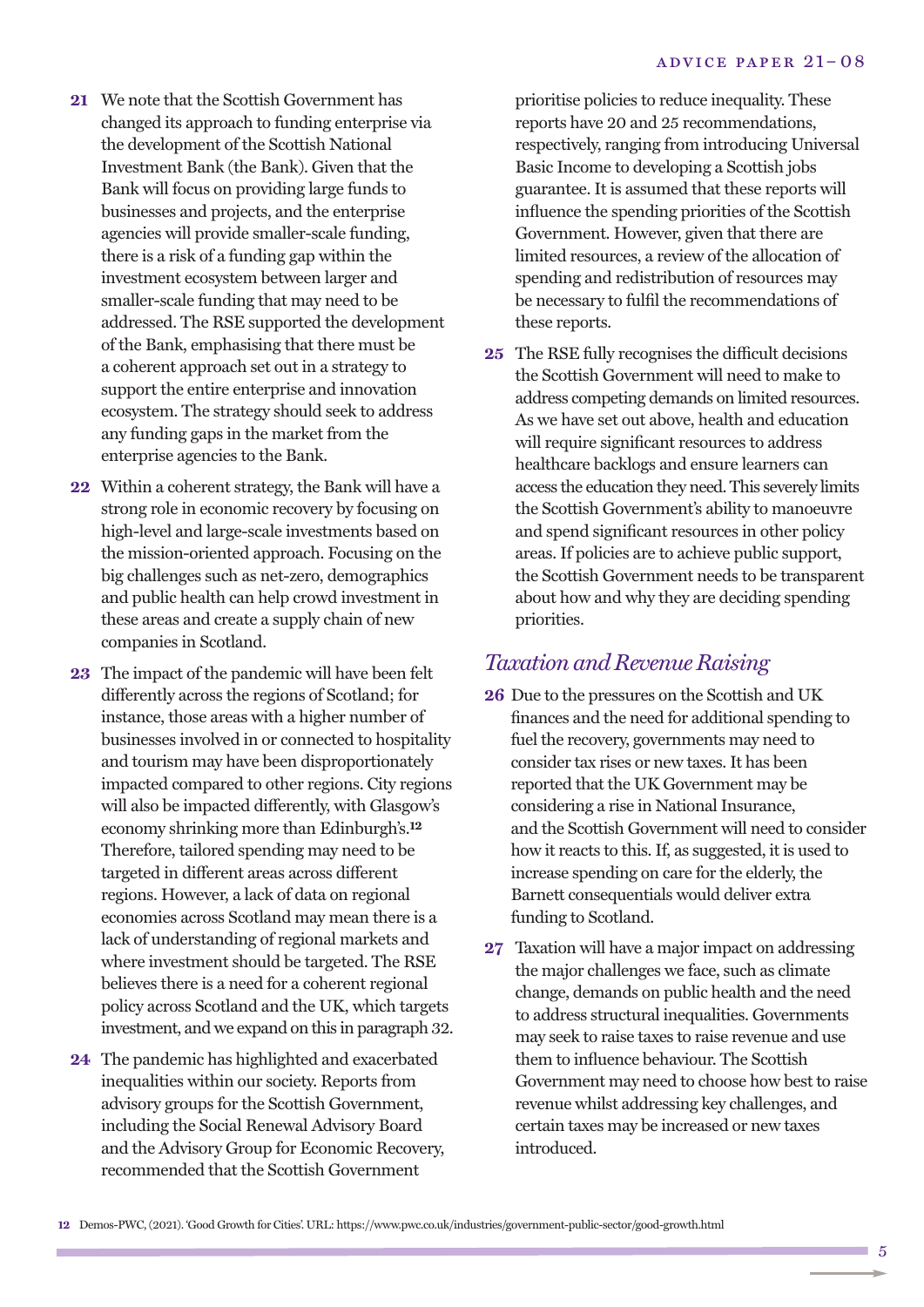**28** The RSE understands that the Scottish Government will soon publish its draft Framework for Tax. The framework will seek to embed a more strategic approach to tax policy and how the devolved powers over taxation can help address Scotland's challenges. The framework should present how the Scottish Government could develop new taxes to address economic, social, and environmental challenges.

#### **Procedural Arrangements**

- **29** The fiscal framework is due to be reviewed and renegotiated by the end of 2022. Our previous responses noted that the fiscal framework offers significant flexibilities and provisions to support the Scottish Budget. As a result, the current year's Scottish Budget will be unaffected by any possible reductions in income tax revenue due to the pandemic. For future years, the Scottish Budget is protected from falls in income from tax revenue if these are the same per head across the UK. Thus, any falls in revenue from income tax due to the pandemic will only impact the Scottish Budget if they are more severe per head in Scotland than in England. It is unclear if there will be a disproportionate impact on taxes in Scotland which will be felt in future Scottish Budgets.
- **30** The RSE has raised concern around the intention of the UK Government to finance projects via new spending initiatives such as the Shared Prosperity Fund, Levelling Up Fund, and the Community Renewal Fund. These initiatives will bypass the devolved parliaments and governments and mean a direct transfer of money from the UK Government to local authorities and other agencies. For instance, the UK Community Renewal Fund deals directly with local authorities, in which they are expected to compete for a £220m fund. Many local governments have little capacity and expertise to apply for and distribute funds of this scale. In a response to the former Finance and Constitution Committee, we noted that the level of compliance associated with the administration of EU Structural Funds was an issue for local governments. **13** Therefore, it will be important to ensure that new funds from the UK Government take into account capacity limitations within local government and, as such, the bureaucracy associated with the new funds should be kept to a minimum.

The RSE would recommend that new funding initiatives of the UK Government are distributed in cooperation with the Scottish Government and its development agencies, and where possible local authorities. If not, there is a risk that funds will not be as successful as hoped, and there will be a lack of coherence as spending may become complex and duplicated.

- **31** The City Region Deals were a reaction to changing political circumstances but have injected large amounts of money into local communities. In some cases, this has led to local schemes being developed with a lack of coherence and poor management, as found by the Scottish Parliament Local Government and Communities Committee<sup>14</sup> and Audit Scotland.<sup>15</sup> However, the local authorities have established their roles in City Region Deals, and progress has, so far, improved. Progress has been achieved through capacity building to improve spatial and regional development. In developing new initiatives like those listed above, the UK Government should learn from the City Region Deals and work with the Scottish Government and local authorities to ensure they are developed with coherence and are properly managed. If not, there is a chance that these will face the same challenges that the City Region Deals did when they were first established in Scotland.
- **32** Across the UK and Scotland, a proliferation of new initiatives and bodies involved in economic and social development will further complicate the environment. As mentioned in paragraph 23, there is a pressing need for a coherent regional policy for Scotland and the UK, which presents an understanding of regional economic, social and spatial development. New initiatives need to build on the experience of EU Structural Funds in their design, implementation and evaluation. The UK and Scottish Governments should develop a coherent strategy for regional and spatial development in Scotland.
- **33** There are examples of the UK and Scottish Governments working well together to deliver large projects, usually where the capacity of the local authority and economic agency cannot deliver on their own. Successful cooperation will lead to increased efficiency and better outcomes.

**<sup>13</sup>** Royal Society of Edinburgh,(2019). 'Structural Funds post-Brexit'. URL:

https://www.rse.org.uk/advice-papers/rse-response-on-the-funding-of-eu-structural-fund-priorities-in-scotland-post-brexit/

**<sup>14</sup>** The Local Government and Communities Committee,(2018). 'City Regions – Deal or No Deal?' URL:

https://sp-bpr-en-prod-cdnep.azureedge.net/published/LGC/2018/1/8/City-Regions--Deal-or-No-Deal-/LGCS052018R1.pdf **15** https://www.audit-scotland.gov.uk/news/city-deals-lack-measures-of-success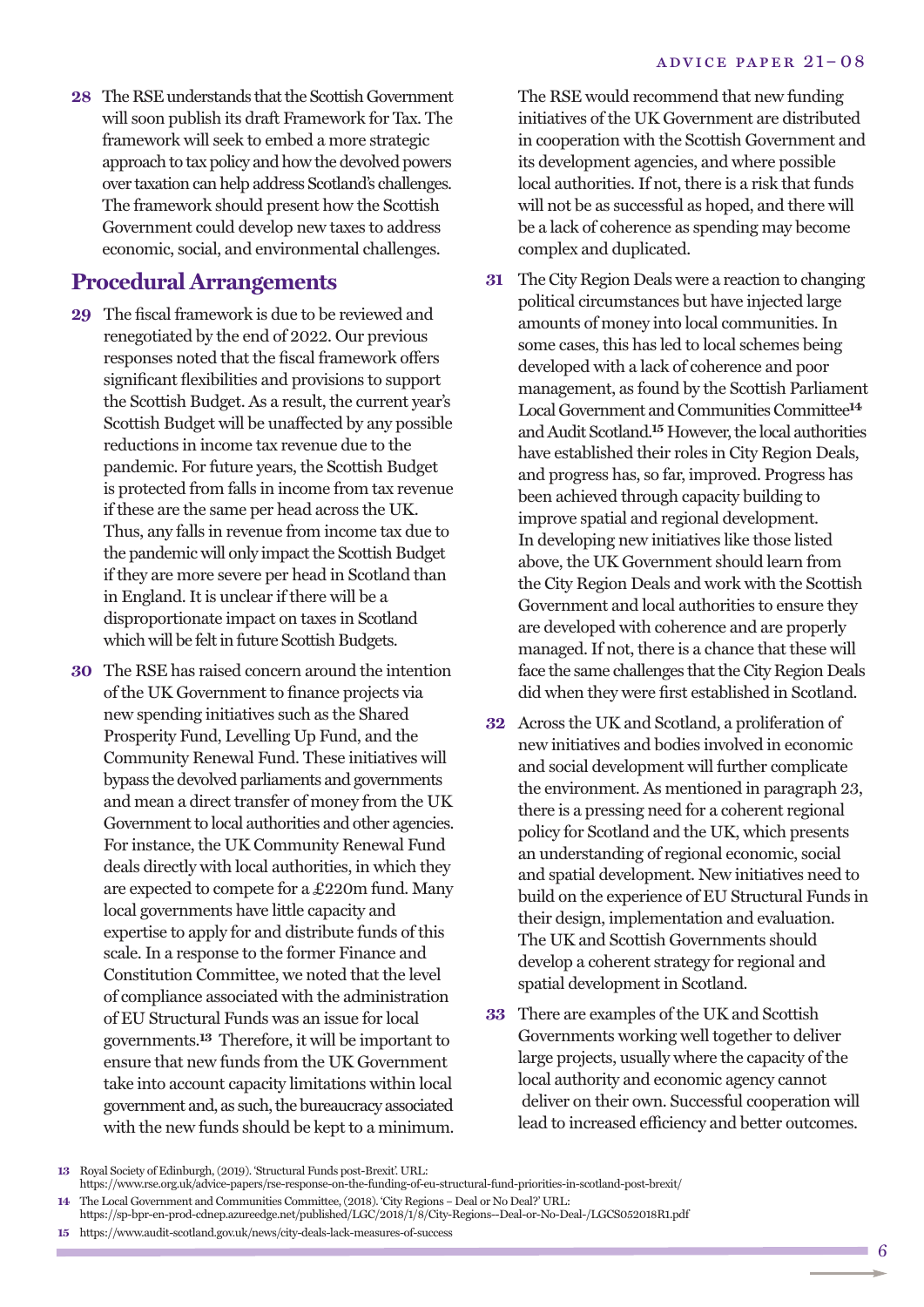#### *Intergovernmental Relations*

- **34** As we have said in previous responses linked above, the current intergovernmental experience within the UK may be detrimental to the union itself. As the devolution settlements have evolved and changed, UK Government departments' imperfect knowledge of the role of devolved governments has affected intergovernmental relations. At the same time, political divergences have also contributed to growing mistrust. There is widespread and longstanding recognition that the system of intergovernmental relations is not fit for purpose, especially in light of the implications of Brexit for devolution and the UK's territorial constitution. Furthermore, while provisions may have been needed to secure trade across the UK, parts of the Internal Market Act are likely to further damage intergovernmental relations.
- **35** The RSE has previously recommended that intergovernmental relations be improved by creating an Independent Secretariat, which would help enhance the structure and formality of intergovernmental relations rather than create new mechanisms. As it is independent, the body would arrange regular meetings of the Joint Ministerial Committees, draft and publish minutes, handle disputes and conduct research. The body should have ring-fenced funding, which would be provided proportionally from each government.
- **36** The recently published Dunlop Review into UK Government Union Capability**16** presented several recommendations on improving intergovernmental relations, including:
	- A new Great Office of State in the UK Government Cabinet.
	- A new structure supporting the separate offices of the Secretaries of State for Scotland, Wales and Northern Ireland with a single Permanent Secretary.
	- A new fund for UK-wide projects, including joint projects with devolved governments.
	- A new UK Intergovernmental Council (replacing the Joint Ministerial Committee), supported by an independent secretariat and a new, clear dispute handling process.
- **37** Additionally, the UK Government and the devolved administrations are jointly reviewing intergovernmental relations. **17** The review is continuing, and proposals include:
	- Revised principles
	- Replacing the Joint Ministerial Committee with a three-tiered structure incorporating:
		- i. portfolio engagement at official and ministerial level
		- ii. engagement on cross-cutting issues, including an Inter-ministerial Standing Committee and a Financial Inter-ministerial Standing Committee; and
		- iii. a plenary-style intergovernmental council
	- A standing secretariat, operating independently of the administrations
	- Revised procedures for dispute avoidance and resolution
- **38** These reviews and reports are welcomed, and some of their findings and recommendations align with the RSE's earlier representations. There is a weakness with the UK's intergovernmental system, amplified with Brexit. Therefore, improvements to the system are welcome, but they must only be implemented when all four national authorities of the UK agree on them.

**<sup>16</sup>** Dunlop, A. 2021. 'The Dunlop Review Into UK Government Union Capability'. URL:

https://www.gov.uk/government/publications/the-dunlop-review-into-uk-government-union-capability

**<sup>17</sup>** https://www.gov.uk/government/publications/progress-update-on-the-review-of-intergovernmental-relations